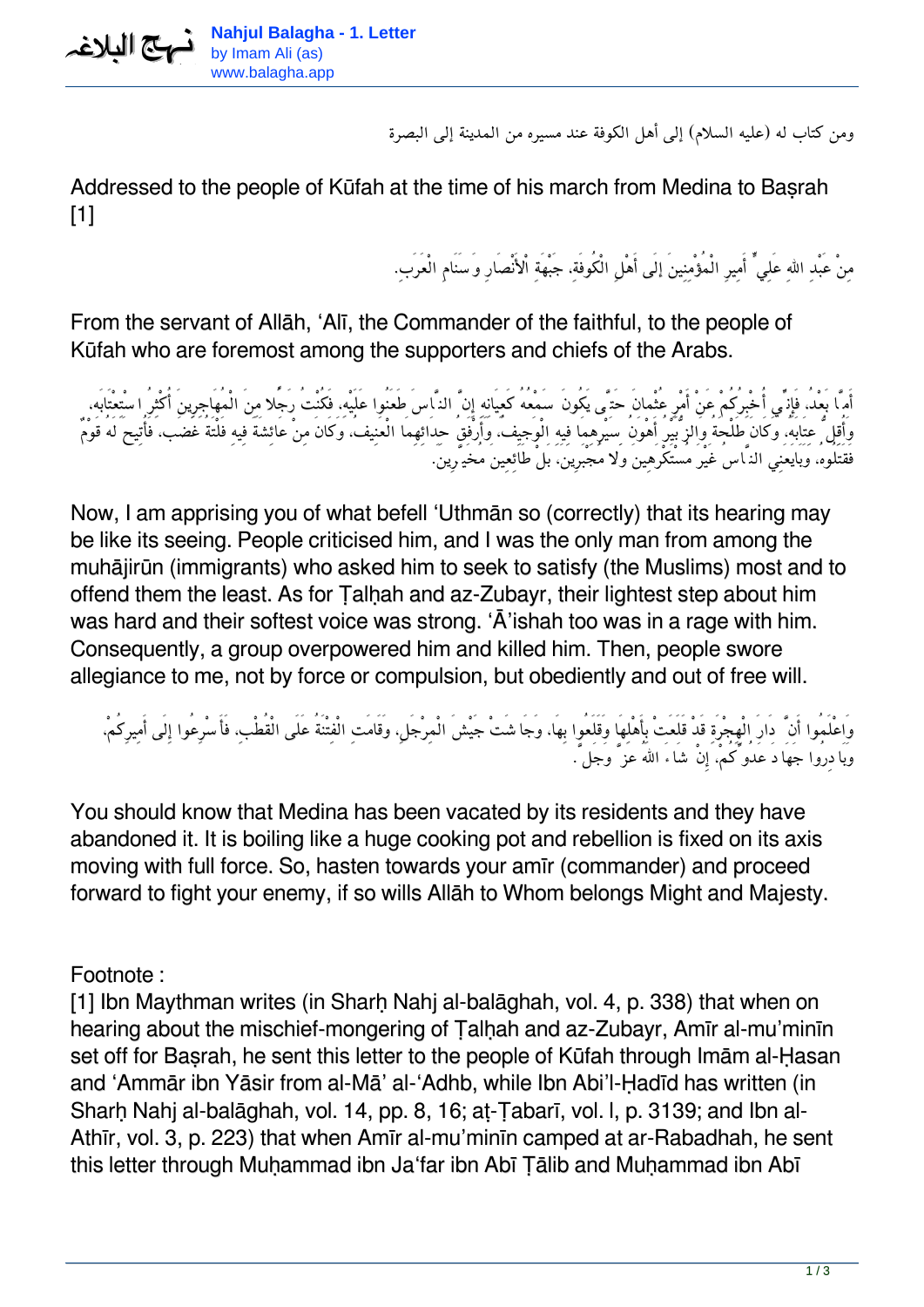

**Nahjul Balagha - 1. Letter** by Imam Ali (as) www.balagha.app

Bakr. In this letter Amīr al-mu'minīn has clearly thrown light on the point that the assassination of 'Uthmān was the result of the efforts of 'Ā'ishah, Ṭalḥah and az-Zubayr, and that it was they who took a prominent part in it. In fact, 'Ā'ishah went beyond her bounds and exposed his shortcomings in public meetings and ordered that he should be killed. Thus, ash-Shaykh Muhammad 'Abduh has written: Once 'Uthmān was on the pulpit when Umm al-mu'minīn 'Ā'ishah took out the shoes and the shirt of the Prophet (may Allāh bless him and his descendants) from under her veil and said: "These are the shoes of the Messenger of Allāh and his shirt, not yet decayed, while you have altered his religion and changed his sunnah." Upon this, hot words followed between them when she said, "Kill this Na'thal," symbolising him as a long bearded Jew (of that name). (Nahj al-balāghah, printed in Egypt, vol. 2, p. 3; also see Ansāb al-ashrāf, vol. 5, p. 88; Abu'l-Fidā', vol. l, p. 172).

People were already displeased with 'Uthmān, so this event increased their boldness and they surrounded him so that he might mend his ways or abdicate from the caliphate. In these circumstances, there was serious apprehension that if he did not accept either of the two alternatives he would be killed. All this was observed by 'Ā'ishah, but she paid no heed to it and, leaving him in the siege, decided to leave for Mecca, although on this occasion Marwān ibn al-Ḥakam and 'Attāb ibn Asīd did say to her, "If you postpone your departure it is possible his life may be saved and this crowd may disperse" whereupon she said that she had decided to go for hajj (pilgrimage) and that that could not be changed. Then Marwān recited this couplet by way of a proverb:

Qays set fire to my cities, and when they came into flames he slipped away saving himself clear of it.

Similarly, Ṭalḥah and az-Zubayr were (also) in rage against him and they were ever forward in fanning this fire and intensifying the opposition. From this angle they were, to a great extent, taking part in his assassination and responsible for his blood. Other people also knew them in this perspective and regarded them as his murderers, while their supporters too were not able to offer any explanation (for absolving them). Thus, Ibn Qutaybah writes that when al-Mughirah ibn Shu'bah met 'Ā'ishah at Awṭās he asked her:

"O Umm al-mu'minīn, where are you bound for." She replied, "I am going to Basrah." He inquired for what purpose and she replied, "To avenge 'Uthmān's blood." He said, "But his assassins are with you." Then he turned to Marwān and enquired where he was going. He replied that he too was going to Basrah. He